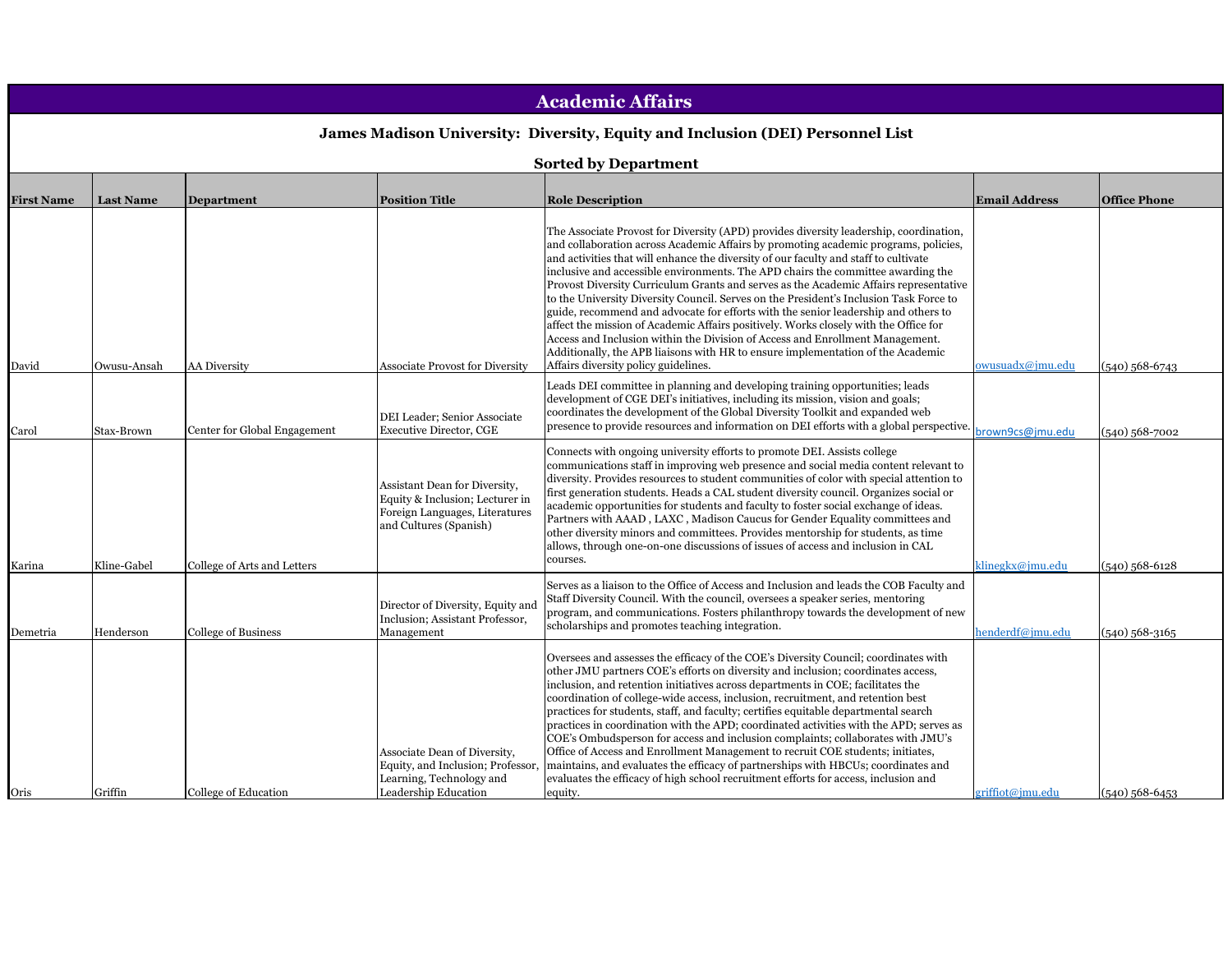| <b>Academic Affairs</b>                                                        |                             |                                                                         |                                                                                      |                                                                                                                                                                                                                                                                                                                                                                                                                                                                                                                                                                                                                                                                                                                                                                                                                                                                          |                                     |                                  |  |  |  |
|--------------------------------------------------------------------------------|-----------------------------|-------------------------------------------------------------------------|--------------------------------------------------------------------------------------|--------------------------------------------------------------------------------------------------------------------------------------------------------------------------------------------------------------------------------------------------------------------------------------------------------------------------------------------------------------------------------------------------------------------------------------------------------------------------------------------------------------------------------------------------------------------------------------------------------------------------------------------------------------------------------------------------------------------------------------------------------------------------------------------------------------------------------------------------------------------------|-------------------------------------|----------------------------------|--|--|--|
| James Madison University: Diversity, Equity and Inclusion (DEI) Personnel List |                             |                                                                         |                                                                                      |                                                                                                                                                                                                                                                                                                                                                                                                                                                                                                                                                                                                                                                                                                                                                                                                                                                                          |                                     |                                  |  |  |  |
|                                                                                |                             |                                                                         |                                                                                      |                                                                                                                                                                                                                                                                                                                                                                                                                                                                                                                                                                                                                                                                                                                                                                                                                                                                          |                                     |                                  |  |  |  |
|                                                                                | <b>Sorted by Department</b> |                                                                         |                                                                                      |                                                                                                                                                                                                                                                                                                                                                                                                                                                                                                                                                                                                                                                                                                                                                                                                                                                                          |                                     |                                  |  |  |  |
| <b>First Name</b>                                                              | <b>Last Name</b>            | <b>Department</b>                                                       | <b>Position Title</b>                                                                | <b>Role Description</b>                                                                                                                                                                                                                                                                                                                                                                                                                                                                                                                                                                                                                                                                                                                                                                                                                                                  | <b>Email Address</b>                | <b>Office Phone</b>              |  |  |  |
| ВJ                                                                             | Bryson                      | College of Heath and Behavioral<br>Studies                              | CHBS DEI Director; Professor,<br>Social Work                                         | As DEI Director, serves as the CHBS point person in advancing a CHBS vison for DEI;<br>serves on the Leadership Council of the College; fosters DEI connections across JMU<br>campus; fosters relationships with external entities including stakeholders such as<br>alumni and diverse community partners for high impact outcomes; serves as CHBS<br>DEI Ombudsperson; contributes to efforts regarding recruitment and retention of<br>diverse faculty, staff and students within the college; works with CHBS to promote<br>transparency in decision making and processes to preclude disenfranchisement of<br>underrepresented students, staff, and faculty; assists units in developing their action<br>steps for creating a more inclusive unit for students, staff, and faculty; engages<br>routinely with units' underrepresented students, staff, and faculty. | brysonbj@jmu.edu                    | (540) 568-2924                   |  |  |  |
| Carol                                                                          | Nash                        | College of Integrated Science and<br>Engineering                        | Access and Inclusion Director                                                        | Facilitates college and unit work within CISE on access and inclusion (A&I) best<br>practices; serves as an adviser to the CISE dean and leadership on A&I issues and help<br>develop and execute CISE A&I plan; works with search committees within CISE and<br>the APD to ensure equitable search practices; liaises with other A&I Directors at JMU<br>and university-level A&I efforts.                                                                                                                                                                                                                                                                                                                                                                                                                                                                              | nashcl@imu.edu                      | (540) 568-6805                   |  |  |  |
|                                                                                |                             |                                                                         | DEI Director; Interim Associate<br>Dean; Professor, Mathematics                      | Promotes DEI resources for students, faculty, and staff; works with the CSM Diversity<br>Council to host presentations, talks, and seminars for BIPOC scientists,<br>mathematicians, statisticians, STEM leaders, and JMU alumni that will include<br>diversity, equity and inclusion (DEI) in STEM conversations and networking<br>opportunities; works to create virtual and physical safe spaces for Black STEM<br>students; encourages/incentivizes departmental participation in professional<br>development, training, and educational programs on best practices for dealing with<br>racism, best practices in instruction for inclusive pedagogy; remains committed and<br>expands efforts to hire a diverse group of faculty and staff; support departmental<br>efforts for the retention of Black and underrepresented minority faculty and staff.             |                                     |                                  |  |  |  |
| LouAnn                                                                         | Lovin                       | College of Science and Mathematics                                      | Education<br>Director of Diversity, Equity, and<br>Inclusion Initiatives; Professor, | Oversees and assesses the efficacy of the CVPA Diversity Council; assists in the<br>development, identification, and articulation CVPA DEI goals and priorities;<br>coordinates with other JMU partners CVPA's efforts on diversity and inclusion;<br>facilitates the coordination of college-wide access, inclusion, recruitment, and<br>retention best practices for student s, staff, and faculty; certifies equitable departmental                                                                                                                                                                                                                                                                                                                                                                                                                                   | lovinla@jmu.edu                     | (540)568-6701                    |  |  |  |
| Susan<br>Meg                                                                   | Zurbrigg<br>Mulrooney       | College of Visual and Performing Arts<br>Faculty, Curriculum and Policy | Art<br>Academic Programs and Equity;<br>Professor, History                           | search practices in coordination with the APD; works with program heads to support<br>Senior Associate Vice Provost for Supports DEI efforts for faculty, curriculum, and policy; leads campus history efforts<br>and chairs the Campus History Committee.                                                                                                                                                                                                                                                                                                                                                                                                                                                                                                                                                                                                               | urbrisd@jmu.edu<br>mulroomm@jmu.edu | (540) 568-3203<br>(540) 568-2852 |  |  |  |
| Fawn-Amber                                                                     | Montova                     | <b>Honors College</b>                                                   | Associate Dean of Diversity,<br>Inclusion, and External<br>Engagement                | Promotes diversity, equity, and inclusion within and beyond the Honors College.                                                                                                                                                                                                                                                                                                                                                                                                                                                                                                                                                                                                                                                                                                                                                                                          | montoyfa@jmu.edu                    | (540) 568-6526                   |  |  |  |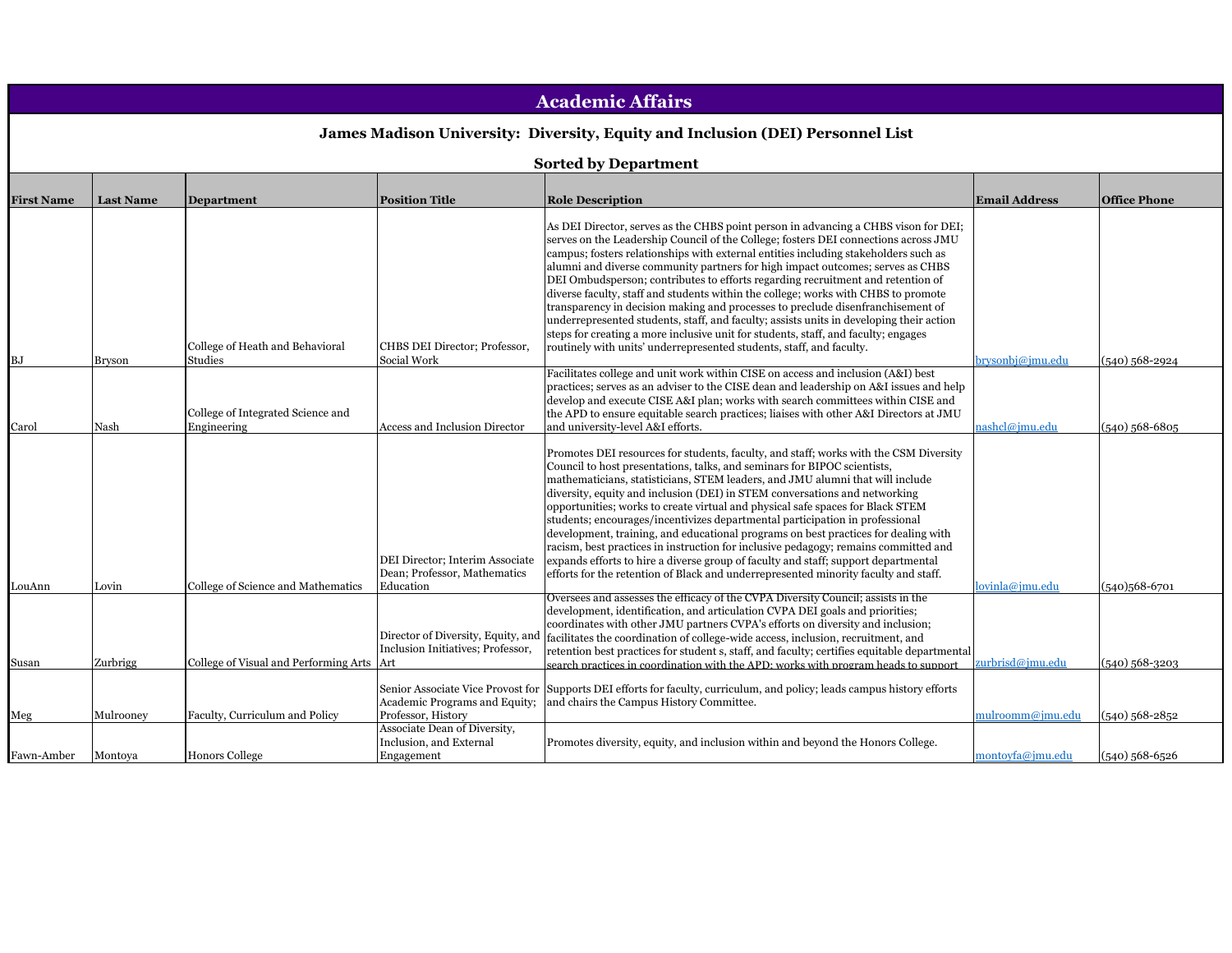| <b>Academic Affairs</b><br>James Madison University: Diversity, Equity and Inclusion (DEI) Personnel List<br><b>Sorted by Department</b> |          |                                          |                                                                                                         |                                                                                                                                                                                                                                                                                                                                                                                                                                                                                                                                                                                                                                                                                                                                                                                                                                                                                                                                                                                                                                                                                                                                                                                                                          |                  |                  |  |                   |                  |                   |                                                                                                                                             |                                                                                                                                                                                                                                                                                                                                                                                                                                                                                                                                                                                                                                   |                      |                     |
|------------------------------------------------------------------------------------------------------------------------------------------|----------|------------------------------------------|---------------------------------------------------------------------------------------------------------|--------------------------------------------------------------------------------------------------------------------------------------------------------------------------------------------------------------------------------------------------------------------------------------------------------------------------------------------------------------------------------------------------------------------------------------------------------------------------------------------------------------------------------------------------------------------------------------------------------------------------------------------------------------------------------------------------------------------------------------------------------------------------------------------------------------------------------------------------------------------------------------------------------------------------------------------------------------------------------------------------------------------------------------------------------------------------------------------------------------------------------------------------------------------------------------------------------------------------|------------------|------------------|--|-------------------|------------------|-------------------|---------------------------------------------------------------------------------------------------------------------------------------------|-----------------------------------------------------------------------------------------------------------------------------------------------------------------------------------------------------------------------------------------------------------------------------------------------------------------------------------------------------------------------------------------------------------------------------------------------------------------------------------------------------------------------------------------------------------------------------------------------------------------------------------|----------------------|---------------------|
|                                                                                                                                          |          |                                          |                                                                                                         |                                                                                                                                                                                                                                                                                                                                                                                                                                                                                                                                                                                                                                                                                                                                                                                                                                                                                                                                                                                                                                                                                                                                                                                                                          |                  |                  |  | <b>First Name</b> | <b>Last Name</b> | <b>Department</b> | <b>Position Title</b>                                                                                                                       | <b>Role Description</b>                                                                                                                                                                                                                                                                                                                                                                                                                                                                                                                                                                                                           | <b>Email Address</b> | <b>Office Phone</b> |
|                                                                                                                                          |          |                                          |                                                                                                         |                                                                                                                                                                                                                                                                                                                                                                                                                                                                                                                                                                                                                                                                                                                                                                                                                                                                                                                                                                                                                                                                                                                                                                                                                          |                  |                  |  | Yasmeen           | Shorish          | Libraries         | <b>Special Advisor for Equity</b><br>Initiatives; Head of Scholarly<br>Communications Strategies;<br><b>Associate Professor</b> , Libraries | Represents the Libraries in campus conversations on matters of diversity, equity, and<br>inclusion; networks and collaborates with other campus DEI leaders named in the AA<br>Anti-Racism and Anti-Discrimination Agenda; joins bi-weekly meetings of the<br>Libraries' Dean's Council as a standing member and advises the group on matters of<br>diversity, equity, and inclusion as part of ongoing planning and operations; advises on<br>ways that the JMU Libraries may best leverage existing structures and groups focused<br>on creating more equitable and anti-oppressive policies, frameworks, and<br>opportunities. | shorisyl@jmu.edu     | $(540)$ 568-4288    |
| Melissa                                                                                                                                  | Lubin    | Professional and Continuing<br>Education | Director of Diversity, Equity and<br>Inclusion Initiatives; Director of<br>Marketing and Communications | Provides consistent effort towards carrying out activities to support the achievement of<br>PCE's DEI vision; oversees and assesses the efficacy of PCE's Diversity Council;<br>facilitates the coordination of unit-wide access, inclusion, and retention best practices;<br>serve as PCE's Ombudsperson for access and inclusion complaints; serves as chief<br>liaison with the University Diversity Council, JMU Black Alumni Group and Center for<br>Multicultural Student Services                                                                                                                                                                                                                                                                                                                                                                                                                                                                                                                                                                                                                                                                                                                                 | ubin2mm@jmu.edu  | $(540)$ 568-5532 |  |                   |                  |                   |                                                                                                                                             |                                                                                                                                                                                                                                                                                                                                                                                                                                                                                                                                                                                                                                   |                      |                     |
| BJ                                                                                                                                       | Bryson   | Provost's Office                         | <b>Black Faculty Advisory Associate</b><br>CHBS DEI Director; Professor,<br>Social Work                 | As BFAA, works regularly with the provost and Academic Affairs leadership to guide<br>and advise on communications, climate, initiatives, and other relevant matters<br>pertinent to Academic Affairs. Responsibilities evolve, driven by the needs and<br>opportunities identified by the BFAAs, Academic Affairs leaders, and the provost.<br>As DEI Director, serves as the CHBS point person in advancing a CHBS vison for DEI;<br>serves on the Leadership Council of the College; fosters DEI connections across JMU<br>campus; fosters relationships with external entities including stakeholders such as<br>alumni and diverse community partners for high impact outcomes; serves as CHBS<br>DEI Ombudsperson; contributes to efforts regarding recruitment and retention of<br>diverse faculty, staff and students within the college; works with CHBS to promote<br>transparency in decision making and processes to preclude disenfranchisement of<br>underrepresented students, staff, and faculty; assists units in developing their action<br>steps for creating a more inclusive unit for students, staff, and faculty; engages<br>routinely with units' underrepresented students, staff, and faculty. | brysonbj@jmu.edu | $(540)$ 568-2924 |  |                   |                  |                   |                                                                                                                                             |                                                                                                                                                                                                                                                                                                                                                                                                                                                                                                                                                                                                                                   |                      |                     |
| Besi                                                                                                                                     | Muhonja  | Provost's Office                         | <b>Black Faculty Advisory Associate</b><br>Professor, English                                           | Works regularly with the provost and Academic Affairs leadership to guide and advise<br>on communications, climate, initiatives, and other relevant matters pertinent to<br>Academic Affairs. Responsibilities evolve, driven by the needs and opportunities<br>identified by the BFAAs, Academic Affairs leaders, and the provost.                                                                                                                                                                                                                                                                                                                                                                                                                                                                                                                                                                                                                                                                                                                                                                                                                                                                                      | muhonjbx@jmu.edu | $(540)$ 568-2500 |  |                   |                  |                   |                                                                                                                                             |                                                                                                                                                                                                                                                                                                                                                                                                                                                                                                                                                                                                                                   |                      |                     |
| Bayo                                                                                                                                     | Ogundipe | Provost's Office                         | <b>Black Faculty Advisory Associate</b><br>Professor, Engineering                                       | Works regularly with the provost and Academic Affairs leadership to guide and advise<br>on communications, climate, initiatives, and other relevant matters pertinent to<br>Academic Affairs. Responsibilities evolve, driven by the needs and opportunities<br>identified by the BFAAs, Academic Affairs leaders, and the provost.                                                                                                                                                                                                                                                                                                                                                                                                                                                                                                                                                                                                                                                                                                                                                                                                                                                                                      | ogundiaa@jmu.edu | $(540)$ 568-4964 |  |                   |                  |                   |                                                                                                                                             |                                                                                                                                                                                                                                                                                                                                                                                                                                                                                                                                                                                                                                   |                      |                     |
| Besi                                                                                                                                     | Muhonia  | Research and Scholarship                 | Associdate Vice Provost for<br>Scholarship and DEI                                                      | Encourages and cultivates a broad array of research across all areas of JMU while<br>promoting diversity, equity and inclusion in research and scholarship. Also oversees<br>R&S student support including external/highly competitive awards and fellowships,<br>student research, student conferences, student study abroad, and internships.                                                                                                                                                                                                                                                                                                                                                                                                                                                                                                                                                                                                                                                                                                                                                                                                                                                                          | muhonibx@imu.edu | $(540)$ 568-5431 |  |                   |                  |                   |                                                                                                                                             |                                                                                                                                                                                                                                                                                                                                                                                                                                                                                                                                                                                                                                   |                      |                     |